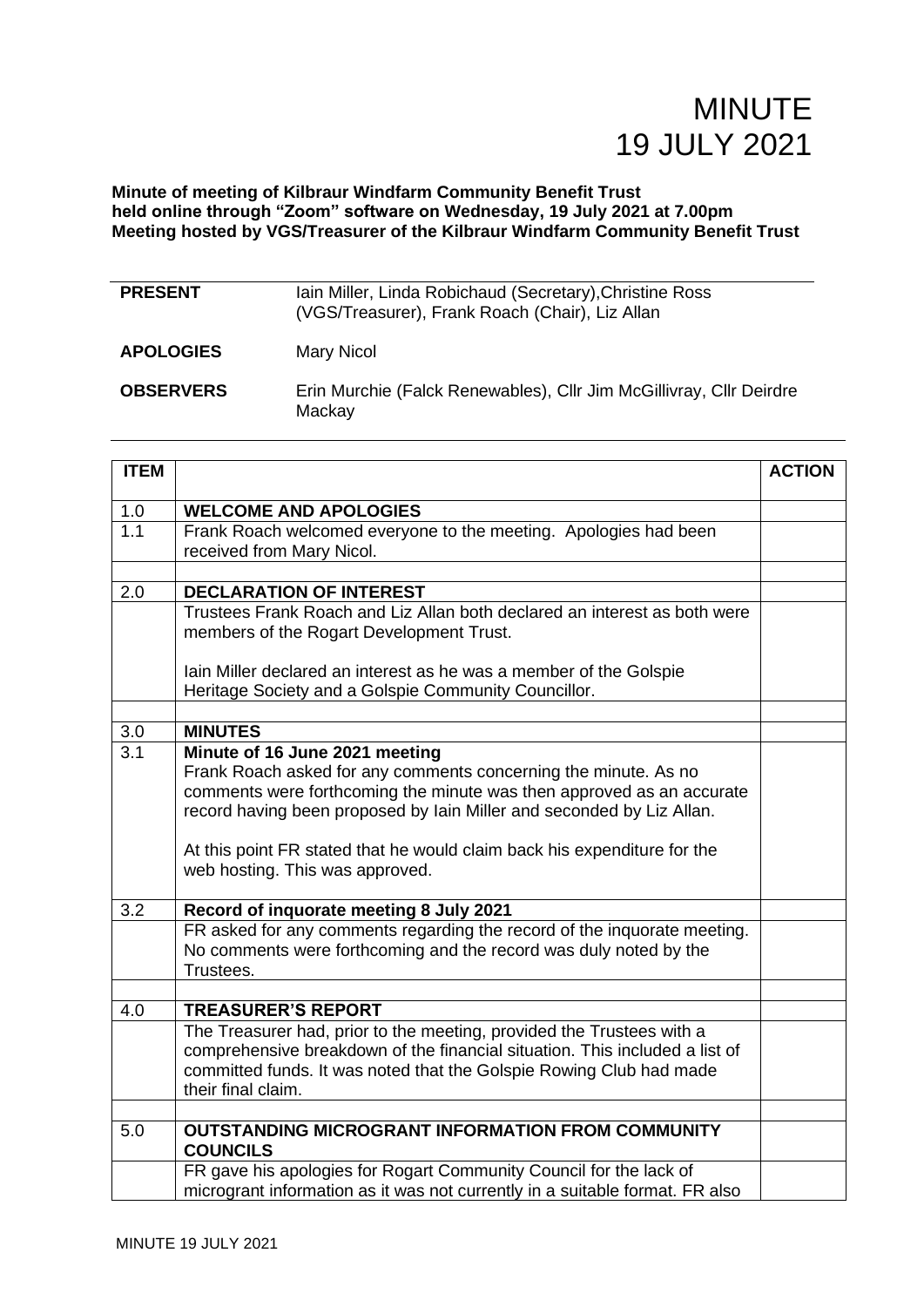| <b>ITEM</b> |                                                                                                                                                                                                                                                                                                                                                                                                                                                                                            | <b>ACTION</b> |
|-------------|--------------------------------------------------------------------------------------------------------------------------------------------------------------------------------------------------------------------------------------------------------------------------------------------------------------------------------------------------------------------------------------------------------------------------------------------------------------------------------------------|---------------|
|             | stated that when the Brora representatives on the Trust were in place it<br>would help in obtaining the microgrant information from Brora Community<br>Council.                                                                                                                                                                                                                                                                                                                            |               |
| 6.0         | <b>GOVERNANCE REVIEW</b>                                                                                                                                                                                                                                                                                                                                                                                                                                                                   |               |
| 6.1         | Annual Public Meeting (APM) - Date of APM 2022<br>It was decided that the next APM would be held on Monday, 23 May 2022.                                                                                                                                                                                                                                                                                                                                                                   |               |
| 6.2         | All Forms of Grants Drawn from Main Fund<br>The Secretary is working with CR on this matter to reaffirm that we have<br>clear guidelines readily available.                                                                                                                                                                                                                                                                                                                                |               |
| 6.3         | <b>Website</b><br>It was noted that the Secretary and CR were to receive training on<br>Wordpress from Jenny.                                                                                                                                                                                                                                                                                                                                                                              |               |
| 6.4         | <b>Updated Application Form</b><br>The updated application was approved, having been proposed by IM<br>and seconded by LA.                                                                                                                                                                                                                                                                                                                                                                 |               |
| 6.5         | Possible update to policy/application form regarding lease<br>requirements<br>It was decided that no change should be made.                                                                                                                                                                                                                                                                                                                                                                |               |
| 6.6         | Policy on applications covering 2 years or more cf Go Golspie<br>IM stated that when approval for an organisation was due to run out<br>and the project was not completed a letter from the organisation<br>would be sent to the Trust requesting an extension.                                                                                                                                                                                                                            |               |
|             |                                                                                                                                                                                                                                                                                                                                                                                                                                                                                            |               |
| 7.0         | <b>BRORA REPRESENTATION ON TRUST</b><br>The Trust still had no representation from Brora. IM had attended the<br>Brora Community Council AGM at which it was expected the<br>nominations would be made. IM stated that the part of the meeting,<br>open to non-community councillors, was conducted without<br>discussion of nominations. IM had been in touch with Russell and<br>was told that there had been five nominations and that a vote would<br>be taken tomorrow, 20 July 2021. |               |
|             | FR said that we would await the outcome of tomorrow and then<br>organise a meeting as quickly as possible to discuss the<br>nominations.                                                                                                                                                                                                                                                                                                                                                   |               |
| 8.0         | <b>EXTRACT OF MINUTES OUTSTANDING FROM RCC AND GCC</b>                                                                                                                                                                                                                                                                                                                                                                                                                                     |               |
|             | This agenda item related to the renomination of representatives to<br>the Trust by the relevant Community Council. FR said that the<br>extract was not available from Rogart Community Council. IM stated                                                                                                                                                                                                                                                                                  |               |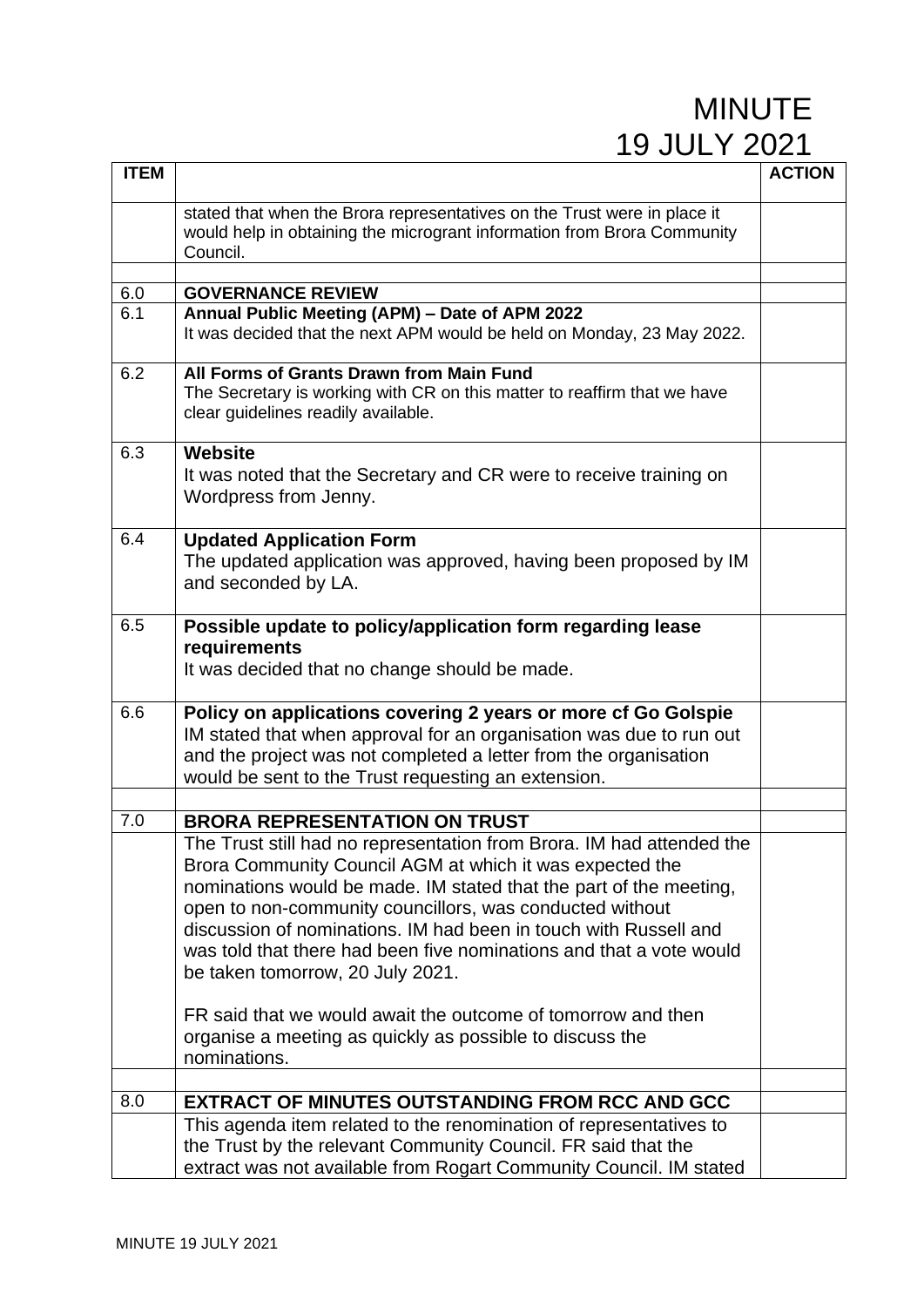| <b>ITEM</b> |                                                                                                                                                                                                                                                                                                                                                                                                                                                               | <b>ACTION</b> |
|-------------|---------------------------------------------------------------------------------------------------------------------------------------------------------------------------------------------------------------------------------------------------------------------------------------------------------------------------------------------------------------------------------------------------------------------------------------------------------------|---------------|
|             | that he had forwarded the Golspie Community Council minute to the<br>Secretary.                                                                                                                                                                                                                                                                                                                                                                               |               |
|             |                                                                                                                                                                                                                                                                                                                                                                                                                                                               |               |
| 9.0         | <b>REVIEW OF APPLICATIONS WITH CLOSING DATE OF 28 MAY</b><br>2021                                                                                                                                                                                                                                                                                                                                                                                             |               |
| 9.1         | Application reference: 2021/22/05<br>Submitted by: A Brighter Brora<br>Amount requested: £3,223.60                                                                                                                                                                                                                                                                                                                                                            |               |
|             | Following discussion it was proposed to award £3,223 less 20% i.e.<br>£2,578.88 subject to A Brighter Brora making a suitable change to their<br>constitution in order to comply with the grant giving policy of the Kilbraur<br>Windfarm CBT. The proposal was supported unanimously.                                                                                                                                                                        |               |
| 9.2         | Application reference: 2021/22/06<br>Submitted by: Brora Primary Parent Council<br>Amount requested: £10,000                                                                                                                                                                                                                                                                                                                                                  |               |
|             | Following discussion it was proposed that an award of £10,000 be made.<br>This was subject to Brora Primary Parent Council clarifying what the<br>£10,000 would cover regarding their project; the application being in the<br>same name as the bank account held by the organisation and information<br>relating to the signed licence and extension to license. These points were<br>highlighted on Paper KT21-041. The proposal was supported unanimously. |               |
| 9.3         | Application reference: 2021/22/07<br>Submitted by: Golspie Heritage Society<br>Amount requested: £6,807                                                                                                                                                                                                                                                                                                                                                       |               |
|             | It was proposed that an award of £6,807 be made. The proposal was<br>approved by a majority as IM abstained from voting as he was a member<br>of the society.                                                                                                                                                                                                                                                                                                 |               |
|             | FR requested that MN be asked for her view on the application. The<br>Secretary was also to find out if MN was an office bearer within the society.                                                                                                                                                                                                                                                                                                           |               |
|             | CR clarified that a conflict of interest would occur if a Trustee was an office<br>bearer.                                                                                                                                                                                                                                                                                                                                                                    |               |
| 9.4         | Application reference: 2021/22/08<br>Submitted by: Engaging with Activity (Brora Village Hub)<br>Amount requested: £10,000 (to be clarified)                                                                                                                                                                                                                                                                                                                  |               |
|             | It was agreed that a decision on the application would be deferred.                                                                                                                                                                                                                                                                                                                                                                                           |               |
| 9.5         | Application reference: 2021/22/09<br>Submitted by: Go Golspie<br>Amount requested: £8,380 i.e.for one year                                                                                                                                                                                                                                                                                                                                                    |               |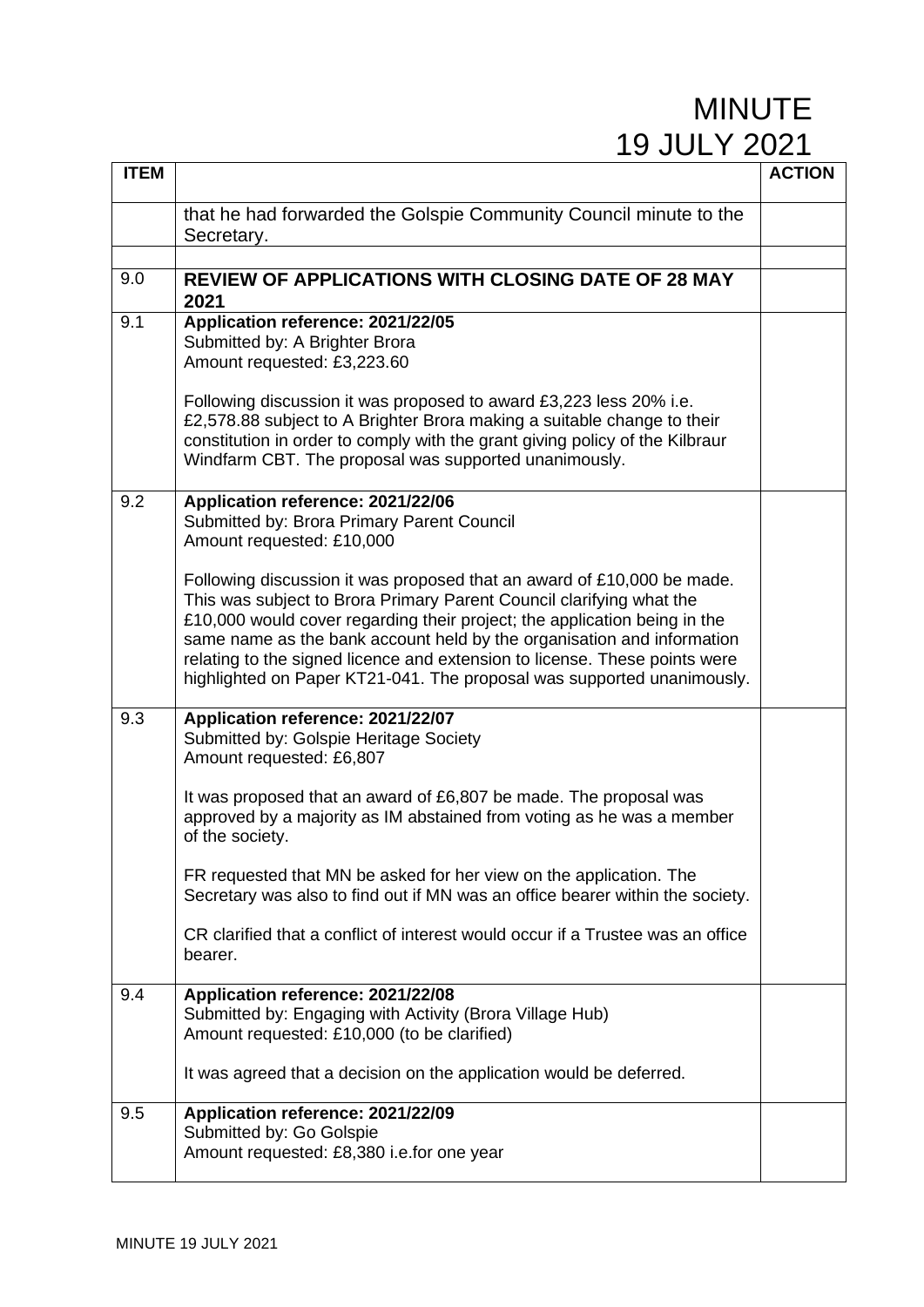| <b>ITEM</b> |                                                                                                                                                                                                                                                                                                                                                                                                                                                                                                                                                                                                                         | <b>ACTION</b> |
|-------------|-------------------------------------------------------------------------------------------------------------------------------------------------------------------------------------------------------------------------------------------------------------------------------------------------------------------------------------------------------------------------------------------------------------------------------------------------------------------------------------------------------------------------------------------------------------------------------------------------------------------------|---------------|
|             | Following discussion it was decided that clarification was required<br>regarding the previous award made to Go Golspie. This was, specifically, if<br>Go Golspie had five years of expenses included in their plan. The<br>Secretary would forward the previous application to the Trustees in order<br>for them to compare and review it with the current application.                                                                                                                                                                                                                                                 |               |
| 9.6         | Application reference: 2021/22/010<br>Submitted by: Golspie Community Council<br>Amount requested: £1,800<br>Following discussion it was proposed that an award of £1,800 be made.<br>The proposal was supported unanimously.                                                                                                                                                                                                                                                                                                                                                                                           |               |
| 9.7         | Application reference: 2021/22/011<br>Submitted by: Highland Wildcat<br>Amount requested: Clarification required<br>Following discussion it was decided that any decision regarding this<br>application would be deferred until the outstanding information requested<br>had been received.                                                                                                                                                                                                                                                                                                                             |               |
| 9.8         | Application reference: 2021/22/012<br>Submitted by: Clyne Heritage Society<br>Amount requested: £20,000<br>See item 13 below on minute.                                                                                                                                                                                                                                                                                                                                                                                                                                                                                 |               |
| 9.9         | Application reference: 2021/22/013<br>Submitted by: Golspie Rowing Club<br>Amount requested: £1,408.87<br>IM stated he had been in touch with the Golspie Rowing Club and provided<br>the following information:<br>that their inclusion of a request for "walkie talkies" had been made<br>in error and was to be removed from their application.<br>that the proceeds are going to the rowing club itself<br>It was proposed that an award for the full amount of £1,408.87 less<br>£172.99 for the "walkie talkies" be made. The application total now<br>becomes £1,235.88. The proposal was supported unanimously. |               |
| 10.0        | <b>REVIEW OF APPLICATIONS FOR COVID-19 FUND</b>                                                                                                                                                                                                                                                                                                                                                                                                                                                                                                                                                                         |               |
|             | <b>Golspie Sutherland FC</b><br>It was noted that the club had unsuccessfully tried various organisations<br>seeking funding.<br>It was decided that the application required further deliberation.                                                                                                                                                                                                                                                                                                                                                                                                                     |               |
|             |                                                                                                                                                                                                                                                                                                                                                                                                                                                                                                                                                                                                                         |               |